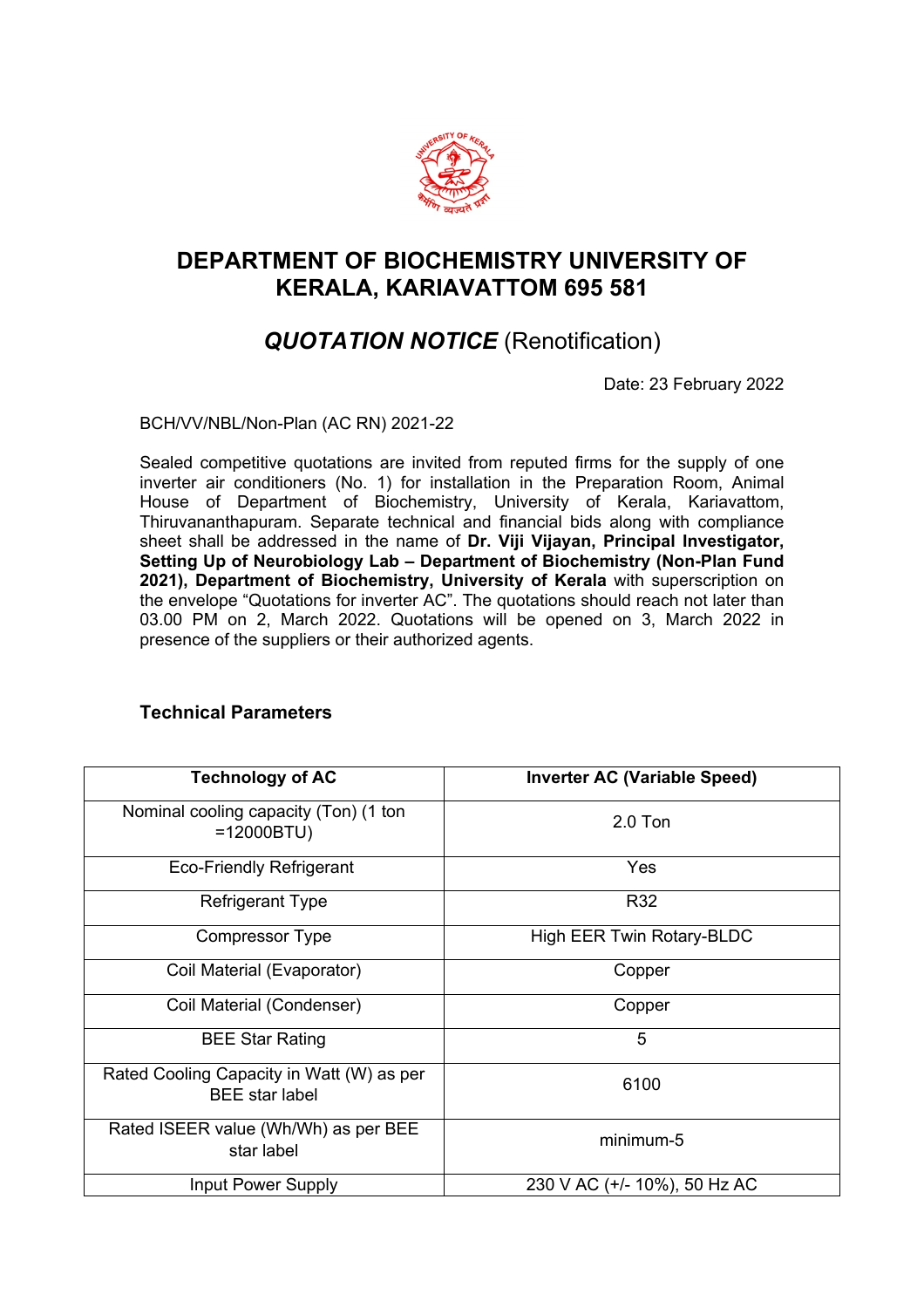| Connecting Pipe length (meter) with properly<br>insulated with 10 mm thick closed cell Class<br>'O' elastomeric nitrile rubberized foam sleeve<br>insulation in weather proof teflon tape | 3 Mtr                                                                                                                                                                                                                                                                      |
|-------------------------------------------------------------------------------------------------------------------------------------------------------------------------------------------|----------------------------------------------------------------------------------------------------------------------------------------------------------------------------------------------------------------------------------------------------------------------------|
| <b>Material of Air Filter</b>                                                                                                                                                             | <b>Synthetic Fiber</b>                                                                                                                                                                                                                                                     |
| <b>Reusable Air Filter</b>                                                                                                                                                                | Yes                                                                                                                                                                                                                                                                        |
| Noise Level                                                                                                                                                                               | As per IS:1391 Latest                                                                                                                                                                                                                                                      |
| <b>AC Modes</b>                                                                                                                                                                           | Turbo Mode, Dehumidification Mode, Power<br>Saving Mode, Auto Clean Mode, Self Diagnosis<br>Mode                                                                                                                                                                           |
| <b>Remote Control Features</b>                                                                                                                                                            | Timer, Child Lock, Night Glow Buttons                                                                                                                                                                                                                                      |
| <b>Additional Features</b>                                                                                                                                                                | Anti Bacteria Filter, Sleep, Auto Off, Auto Restart,<br>Indoor Temperature Indicator, Dust Filter, Auto<br>Air Swing, Virus Deactivation Technology                                                                                                                        |
| <b>Mandatory Marking</b>                                                                                                                                                                  | Manufacturer Name, Address, Model, Size, Type,<br>Name and Quality of refrigerant, Rated Voltage,<br>Phase, Rated Frequency, Nominal Cooling<br>Capacity, Power Consumption at rated<br>conditions, Nominal Current at rated conditions,<br>Month and Batch of Manufacture |
| Accessories inclusive in the scope of Power<br>Supply                                                                                                                                     | Installation Kit, 2 No. emote Cell, Manual, Remote                                                                                                                                                                                                                         |
| <b>ODU Mounting Stand</b>                                                                                                                                                                 | Power Coated ODU Mounting Stand                                                                                                                                                                                                                                            |
| <b>AC Machine Warranty</b>                                                                                                                                                                | 1 year                                                                                                                                                                                                                                                                     |
| <b>Compressor Warranty</b>                                                                                                                                                                | 10 year                                                                                                                                                                                                                                                                    |
| Installation                                                                                                                                                                              | <b>Standard Installation</b>                                                                                                                                                                                                                                               |
| <b>Free Services</b>                                                                                                                                                                      | As per OEM Standards                                                                                                                                                                                                                                                       |
| Conformity to Indian Standard                                                                                                                                                             | As Per IS 1391 (Latest) part 2 for Room Air<br>Conditioners                                                                                                                                                                                                                |
| Conformity to other Standards                                                                                                                                                             | IEC 60335-2-40                                                                                                                                                                                                                                                             |
| Availability of BIS Certification                                                                                                                                                         | Yes                                                                                                                                                                                                                                                                        |
| Green Room Air Conditioner Compliant                                                                                                                                                      | Green AC -                                                                                                                                                                                                                                                                 |
| <b>Company Certification</b>                                                                                                                                                              | ISO 14001 (EMS- Environmental Management<br>System)                                                                                                                                                                                                                        |
| <b>Additional Work Required</b>                                                                                                                                                           | Fixing of Voltage Stabilizer, Masonry work for<br>piping, Additional drain pipe, Additional copper<br>pipe, Additional wire, Grill cutting / Core cutting                                                                                                                  |